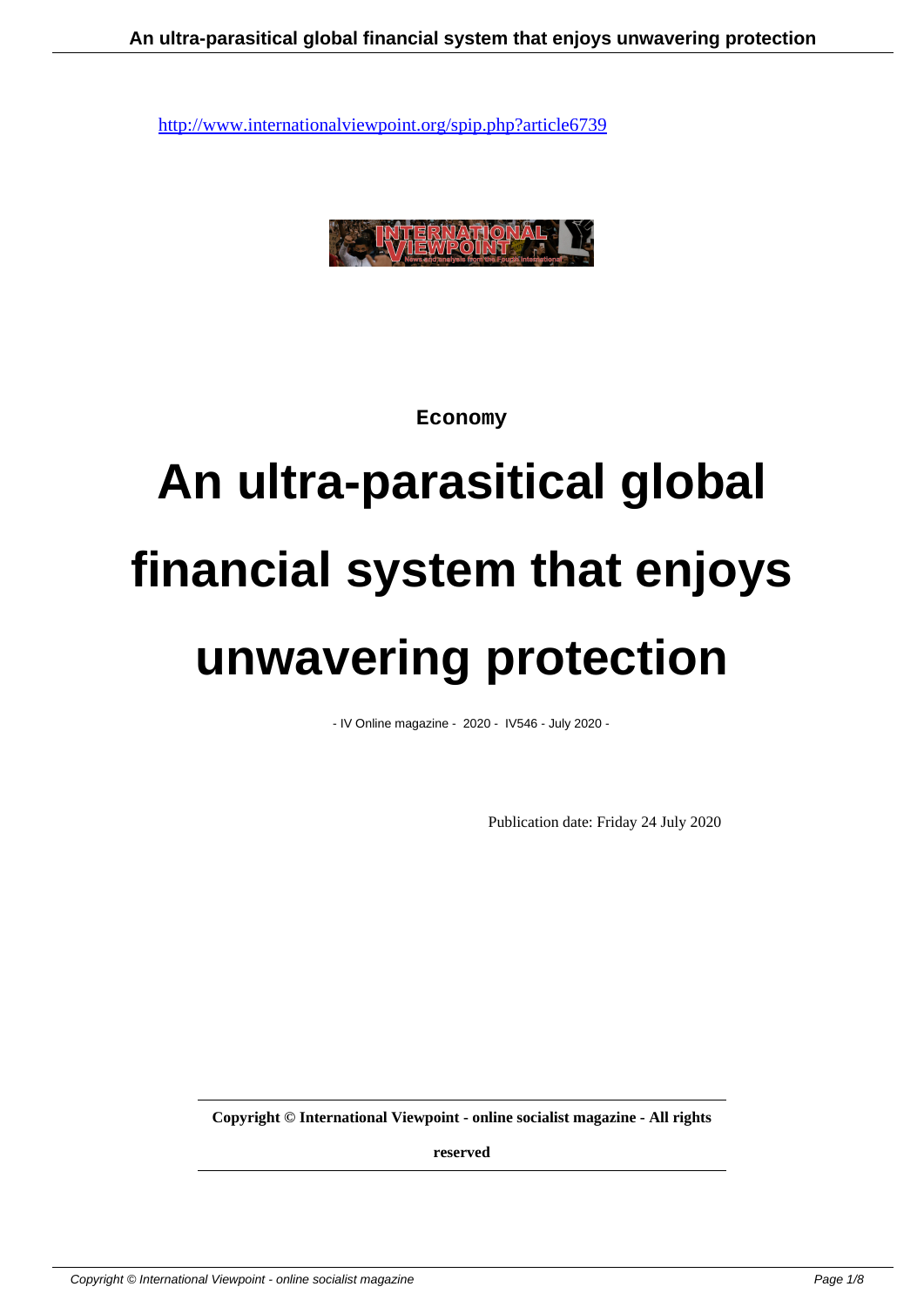**During the evolution of the pandemic in Europe, the financial system has received little attention in the media. It was only at the end of February/beginning of March that a very sharp fall in the stock markets made the front page of newspapers and television broadcasts. Indeed, between February 20 and March 9 we saw a collapse in prices of between 23 per cent and 30 per cent, depending on the financial centres. We now know that it is thanks to the intervention of the Fed (Federal Reserve, the central bank of the United States). Today, the support it provides to financial investors is without fail.**

On June 12, the Fed lowered the key rates on its loans to 0 per cent and announced the unlimited purchase of treasury bills [1]. On June 18, the ECB (European Central Bank) immediately announced that it was lending to eurozone banks1.310 billion euros at a rate of one per cent. In April 2019 I concluded an article for (A l'Encontre thus: "The political question which may arise in one or more European countries, depending on the circumstances, is a new rescue of the banks by the state and the "socialization of losses" at the expense of the workers which goes with it in such [c](#nb1)ases. " [2]

That is where we are now. The economic newspaper Les Echos stresses that for the ECB the amount is a record for a programme called TL[T](#nb2)RO (Targeted Long-Term Refinancing Operation): "The offer is particularly incentive. Institutions that have taken out these loans will be charged a negative interest rate. In other words, the ECB will pay the banks to lend to their customers. And the level of this remuneration, -one per cent, is completely unprecedented. For this, banks must maintain their credits to the economy at their level before the explosion of the pandemic. A condition which should be easily fulfilled thanks to the guarantees provided by governments to enable businesses to withstand the crisis".

The stated objective is to strengthen the lending capacity of banks, in particular to SMEs (small and medium sized enterprises), but "several establishments could choose to partially invest these funds borrowed at one per cent in government bonds that offer a positive return, including those of Italy [3]. In short, it is a question of restoring the banks' profitability and their ability to pay dividends to their shareholders.

But things are not that simple. The IMF's quarterly report on global fin[an](#nb3)cial stability, the Global Financial Stability Report , of April 2020 and the article posted online on the blog by IMF economists give on the contrary the idea of an unprecedented situation revealed by the pandemic, of institutions - central banks and the IMF - faced with a new situation of ungovernability and decoupling between the markets and the " real economy ", starting with the stock markets . The two major long-term systemic trends discussed in previous articles will help to understand their roots.

## **The long- term context: an endless financial accumulation and a continuous fall in interest rates**

The first is the global movement which has seen global financial assets grow at a rate well above that of global GDP. I have spoken about this in many articles published by A l'Encontre. It results from the specific mechanism of accumulation of money capital/loan capital as opposed to the "real accumulation of capital" which Marx studies in the three chapters (30,31,32) entitled "money-capital and real capital" of Part 5 of Book III of Capital. At the time when Marx studied it, the movement was linked to the economic cycle: part of the capital accumulated by industrial capitalists in the phase of expansion sought during the period of crisis and recession to be valorised as loan capital. He adds somewhat laconically that the accumulation of money capital may be "partly the result of circumstances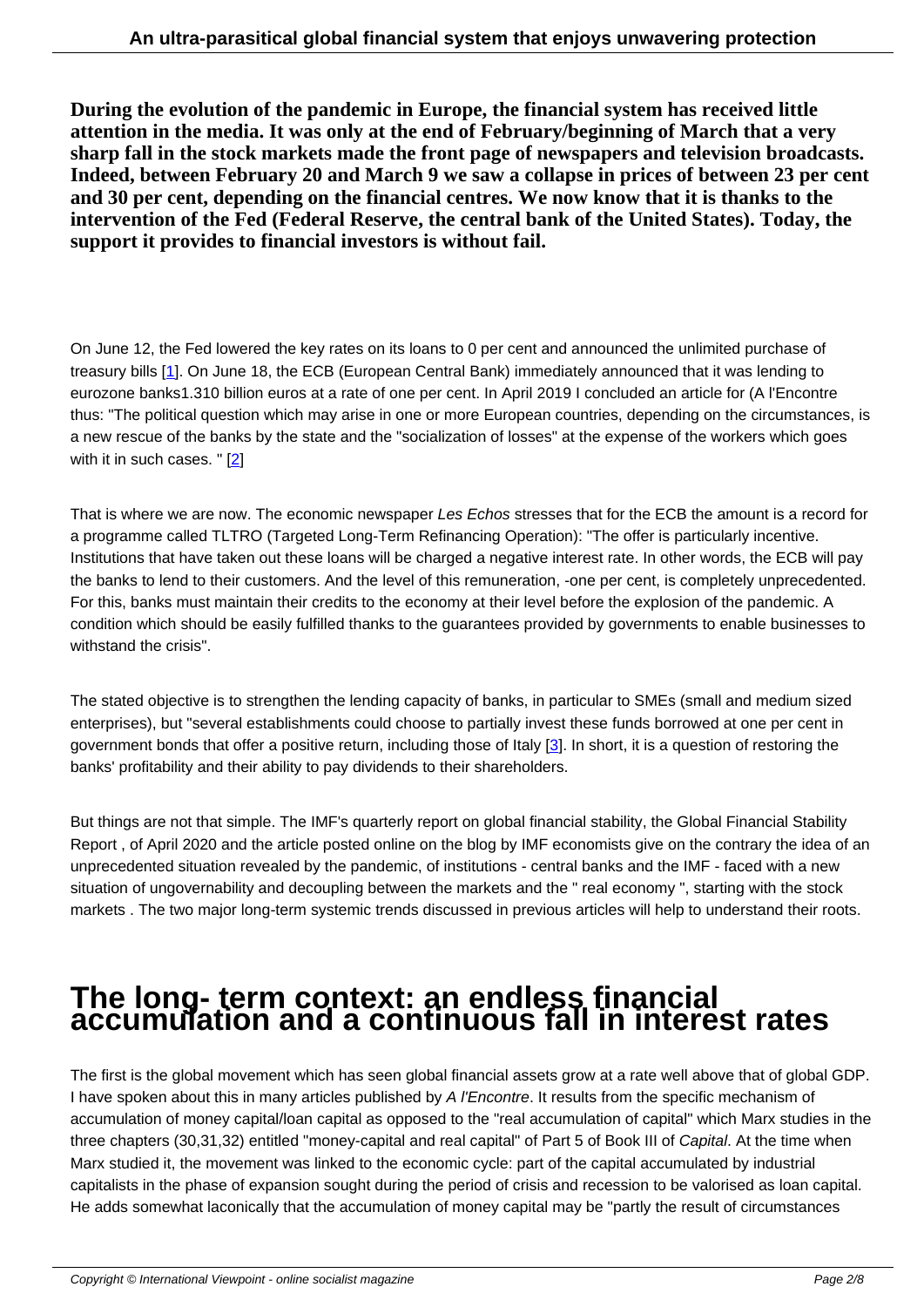What was in the nineteenth century a conjunctural fact has become in the case of contemporary capitalism a systemic process, born first of "North-South" imperi[al](#nb4)ist relations, then of institutional mechanisms of transformation of wages into money capital by means of pension systems by capitalization and then fuelled by the issue of securities of private debt, and more and more massively of public debt, in the central capitalist countries. We are in the presence of virtual drawing rights on present and future surplus-value, direct in the case of shares and bonds issued by companies, indirect in the case of public debt securities. They represent capital for those who hold them and expect a return, but are fictitious capital in terms of the movement of capital as a whole.  $[5]$ 

The McKinsey Global Institute has calculated that stocks measured by market capitalization, private and public debt securities and bank deposits increased from 100 per cent to 200 per cent of global GDP [be](#nb5)tween 1990 and the global economic and financial crisis of 2007-2009.

Figure 1. Growth of global financial assets and world GDP 1990-2010 (left axis and in red global financial assets as a percentage of world GDP; right axis their amount in trillions of dollars at 2011 exchange rates)

[http://www.internationalviewpoint.org/local/cache-vignettes/L400xH148/c1-a5be5.jpg]

Source: McKinsey Global Institute, Financial Globalization, Retreat or Reset? 2013

The McKinsey Global Institute has stopped publishing its estimates. On the other hand, the Visual Capitalist site published figures in May which show that the movement has continued. [6]

 Shares, measured by their market capitalization (89.5 trillion dollars) and titles of public and private debt (253.0 trillion dollars, of which 27.4 per cent is state debt) reach a total of 342, 5 [t](#nb6)rillion dollars, 95.5 thousand in bank deposits (not counting the 35.2 trillion in tight monetary aggregates), that is, a total of 438.2 trillion dollars as against 225 trillion dollars in 2012, an increase of 98 per cent. In addition, 280.6 trillion dollars in real estate assets are to be added.

" The second long-term trend is the continuing fall in interest rates.

Figure 2. United States: Interest rates on ten-year treasury bills at constant prices

[http://www.internationalviewpoint.org/local/cache-vignettes/L400xH184/c2-ec885.jpg]

Source: Federal Reserve Bank of Saint-Louis Economic Research

The policies (the term " unorthodox " which was used for a long time has gradually disappeared from comments) of massive monetary creation and permanent support from banks followed by the Fed and other central banks have contributed to this fall in rates. The studies department of the Natixis group even estimated that they explain two-thirds of the fall in rates from 2009. [7] But the economists of the BIS in Basle insisted that this was not enough to explain the fall, since it had started in 1995. As regards these falling interest rates, it is impossible, they say, to "disentangle what is structural and what is cyclical, and in what is cyclical, the respective importance of monetary and non-monetary factors " [8] Indeed, the major causes of the long fall in rates on the debt securities markets are to be found in the sharing of productivity gain[s c](#nb7)ontrolled by the relationship between capital and labour, the skewed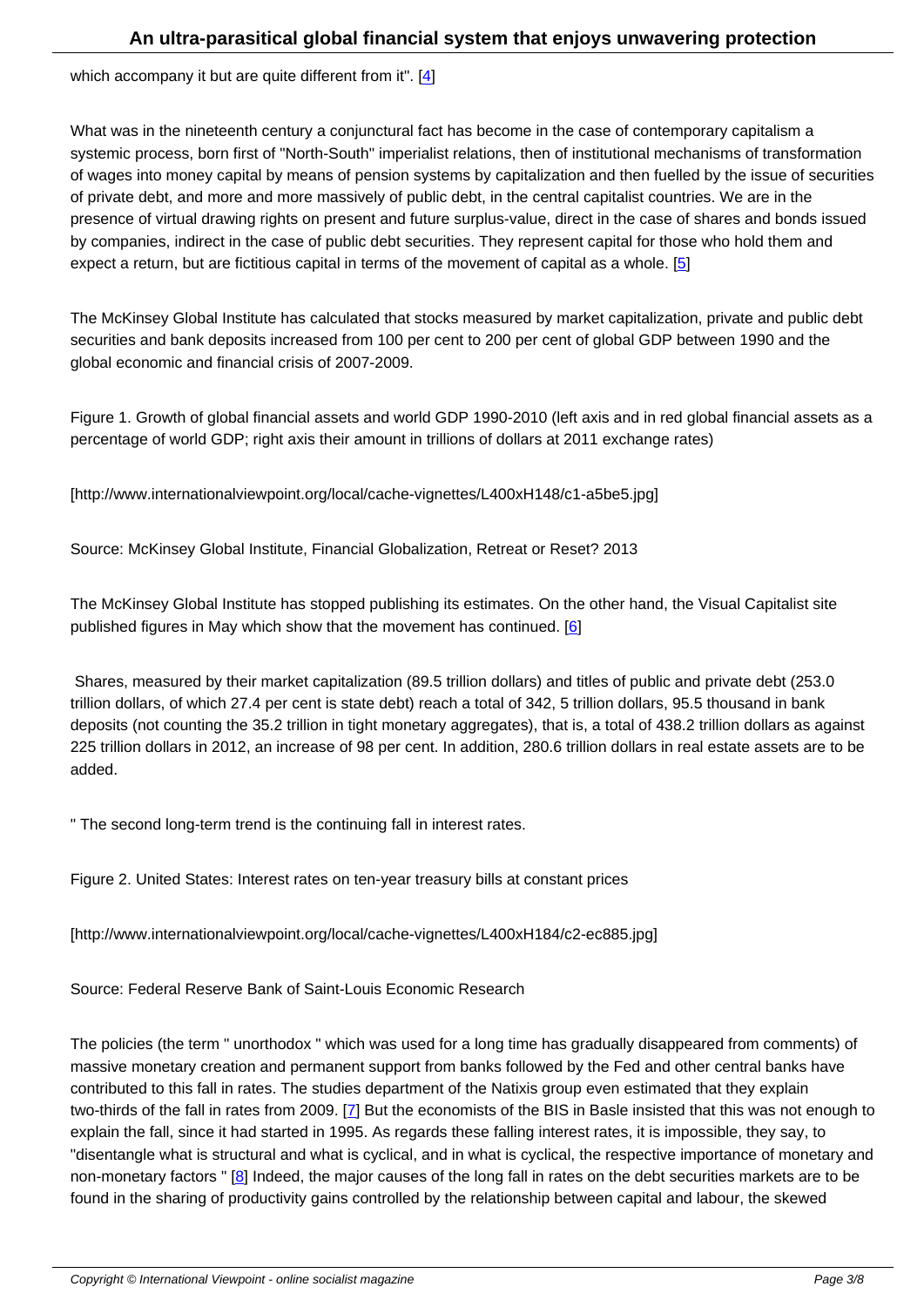effects of technological change and the blocking of the mechanisms of accumulation that they create. The growth of the current and future surplus value of the virtual drawing rights constituting fictitious capital is slowing down. The lack of profitable investment opportunities means that the supply of capital exceeds demand. [9] In response, investors have increased year by year what has been called from the early 2010s their craving for risk ("risk appetite") and have turned towards the opportunities for micro-profits offered by artificial intelligence.

### **The advent of big data and algorithms**

High frequency transactions (HFT) were the first form of " automatic trading " based on statistical decisions managing big data in the financial sphere. These virtual market operators use complex algorithms to analyse several markets simultaneously and execute orders according to their condition. Whereas the HFT transaction speed was still 20 milliseconds in the early 2010s , it increased to 113 microseconds in 2011.

Non-specialists in the financial markets discovered HFT on May 6, 2010. While the European markets had opened slightly down due to concerns coming from Greece, on Wall Street, without warning or apparent reason, the Dow Jones index lost almost 10 per cent in a few minutes. [10] After an investigation, the American regulatory authorities (SEC and CFTC) questioned the technique of buying and selling assets based on algorithms. By studying the so-called "e-mini" contracts of the S&P 500, researchers found that HFT traders made an average profit of 1.92 dollars for each transaction made for large institutiona[l inv](#nb10)estors and an average of 3.49 dollars for those made by retail investors. [11]

HFT was followed by what is called "robo-investing", which represented in 2019 according to The Economist [12] 35 per cent of mark[et c](#nb11)apitalization on Wall Street, 60 per cent of assets of institutional investors and 60 per cent of purchases and sales of securities on the American markets. This management takes different forms. On the equity markets, the most common is that of the ETF (Exchange Traded Fund). Being programmed to follow the fluct[uat](#nb12)ions of a benchmark index, without seeking to obtain a better performance than the market average, they are called "passive management". It is in particular in the management of private portfolios that we find fully automated online investment platforms called "robot-advisers". Funds traded on the Stock Exchange (Exchange Traded Funds) automatically track indices of shares and bonds. In October 2019, these vehicles were managing 4,300 billion dollars of US stocks, exceeding for the first time those managed by human beings. Software called "smart beta" isolates a statistical characteristic - volatility, for example - and focuses on the stocks that present it. As algorithms have proved themselves for stocks and derived products, they are also developing on the debt markets.

Fund managers read reports and meet with companies under strict insider trading and disclosure laws designed to control what is in the public domain and ensure that everyone has equal access. Today, an almost infinite accumulation of new data and the constant rise of algorithms are creating new ways of evaluating investments. They have more up-to-date information on companies than those available to their boards of directors. So far, the rise of computers has democratized finance by reducing costs. A typical ETF charges 0.1 per cent per year, compared to perhaps one per cent for an active fund. You can buy ETFs on your phone. An ongoing price war means that the cost of transactions has collapsed and that markets are on the whole more liquid than ever before. [13]

The Economist wonders whether ETFs are a threat to financial sustainability. [14] "Computers can distort the prices of assets, since many algorithms target at the same time titles having a given characteristic, th[en](#nb13) suddenly abandon them. Regulators fear that liquidity will evaporate as the markets fall. That is to forget that humans are perfectly capable of causing damage themselves and that computers can help manage risks. Nevertheless, a series of "flash-crashes" and bizarre incidents have occurred, including a crash of the [Britis](#nb14)h pound in October 2016 and a fall in debt prices in December 2018. These incidents could become more serious and frequent as computers become more powerful".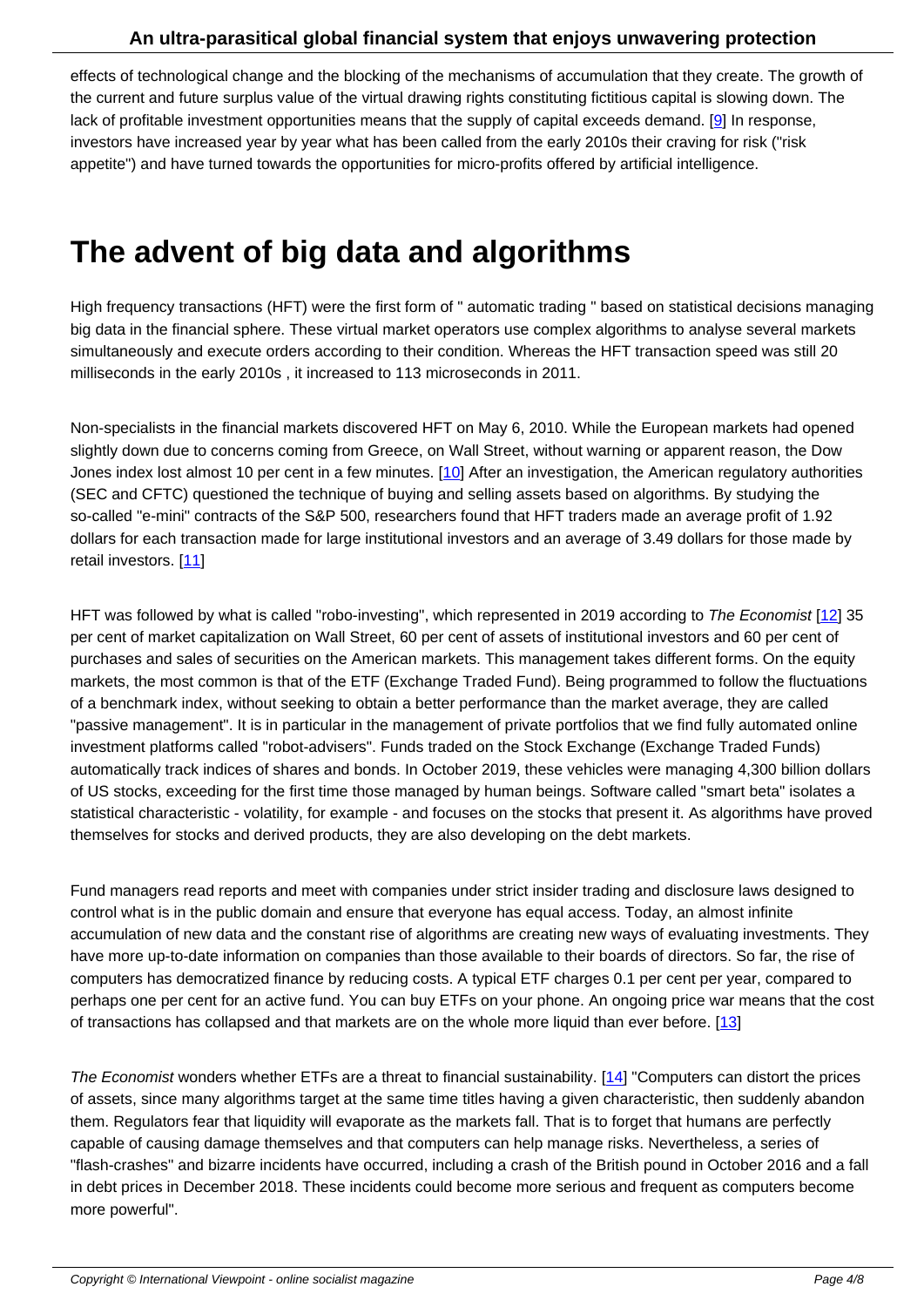#### **The current state of the global financial system**

In April, the IMF published its first quarterly report, the Global Financial Stability Report of 2020. The director of the Department of Money and Capital Markets published the main lines of the June report on his blog prior to its publication. [15] It recalls that although the financial system came to the attention of the general public only at the beginning of March, the situation was very tense for weeks. Thus: "In mid-February, when investors began to fear that the epidemic would turn into a global pandemic, stock prices fell sharply from the excessive levels they had reached. In [cred](#nb15)it markets, credit spreads soared, particularly in risky segments such as high-yield bonds, leveraged loans and private debt, issuance of which practically stopped. Oil prices plummeted due to weaker global demand and the lack of agreement among OPEC + countries on production cuts, further reducing the appetite for risk. Volatility in the markets led to a flight to quality assets and the yield on bonds where investors had taken refuge dropped abruptly". [16]

The emerging countries have experienced enormous capital flight.

Figure 3. Emerging countries: an enormous flight of capital

[http://www.internationalviewpoint.org/local/cache-vignettes/L400xH255/c3-177c6.jpg]

#### Source: Financial Times

This involved mainly very vulnerable African countries, which experienced the largest reversal of portfolio investment flows ev[er recorded by e](https://www.ft.com/content/e3634816-66bd-4355-bc71-156016761dab)merging countries, both in dollar amounts and as a percentage of their GDP. The speed with which speculative capital moved reflected the fear of speculative funds confronted with the situation.

The FMI is pleased that "the central banks, on the whole, have mobilized to prevent the health crisis from turning into a financial hurricane. Whether by lowering their interest rates, by extending their programme of buying financial assets, by setting up currency swap lines between them or by granting credit facilities and liquidity". The configuration that mainstream economists describe by the counter-intuitive term "moral hazard "when an entity (in this case a bank or a pension fund) is induced to increase its exposure to risk because it knows that it will not bear all the costs goes back to the doctrine of "too big to fail". This doctrine was applied to the rescue of the Continental Illinois National Bank in 1983 [17] and has not stopped expanding since, the Lehmann Brothers bank being the only exception in September 2008. The IMF recognizes that in 2020 moral hazard was widespread and warned: "The unprecedented use of unconventional tools has undoubtedly cushioned the blow to the world economy by the pandemic and reduces the immediate danger to the global financial system, its intended goal. However, policymakers should be alert t[o u](#nb17)nintended consequences, such as the continued increase in financial vulnerabilities in an environment of easy financial conditions. The fact of expecting continued support from central banks could turn the valuations of already stretched assets into vulnerabilities, particularly in a context where financial systems and the private sector exhausted their reserves during the pandemic".

Central banks have come to the aid of banks, pension funds and other investors to such an extent that, since the fall in late February, the price of risk assets has rebounded, starting with that of shares. The stock markets are experiencing an unprecedented decoupling between price developments and the reality of economic activity, marked by the fall in GDP and the rapid rise in unemployment. Witness the surge in US stock market indices and the fall in consumer confidence, two indicators that have historically evolved together, "which raises questions about the sustainability of the rebound if not for the boost from the central bank. " [18]

Figure 4. United States: The paths separate, the stock markets and the state of trust are no longer synchronized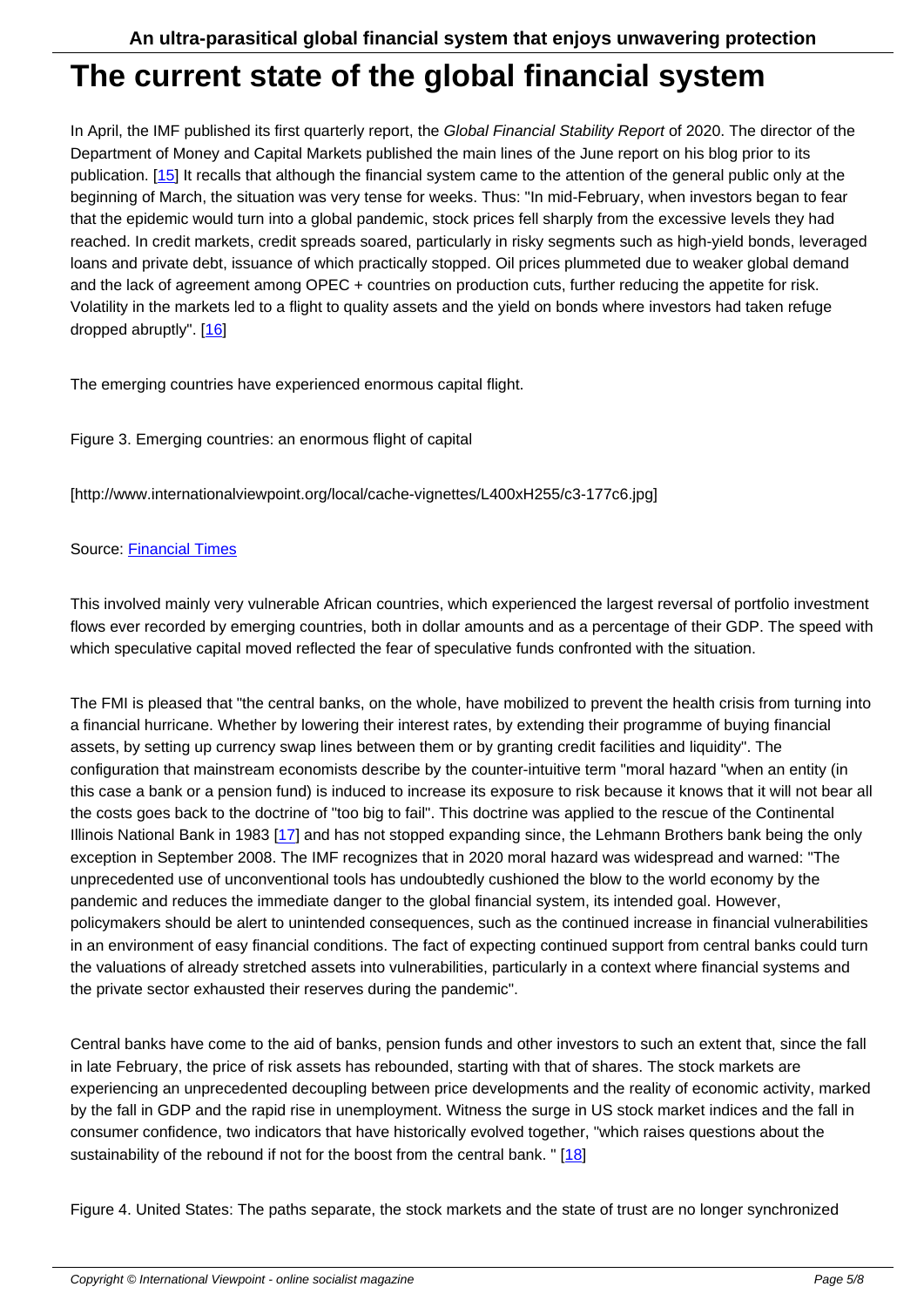The decoupling between the economic situation and the level of shares applies to other countries. Thus, in France, while GDP has already fallen by 8 per cent and unemployment has reached its highest level since 1996, with the destruction of 500,000 jobs in May, the CAC 40 rebounded by 3,755 points on March 18 to 5,198 points on June 6, a recovery of 864 points compared to February 20.

### **The IMF's treatment of climate change**

There is a chapter in the April report that has nothing to do with the pandemic. It is devoted to climate change. [19] Written at the request of the Network for Greening the Financial System. [20], it dramatically shows the IMF's concern for investors. I will therefore quote it at length. The IMF notes that, in light of "climate trends, the financial stability authorities fear that the financial system is not prepared to face this potentially significant increase in physical risk, as well as the risk of transition due to political, technological, legal and market changes that will occur duri[ng](#nb19) the transition to a low carbon economy". And to continue, "first of all, a clima[te r](#nb20)isk can turn into a disaster if it occurs in an area where exposure is great and vulnerability is high. Such a disaster affects households, non-financial businesses and the public sector through the loss of physical and human capital, thereby causing economic disruption which can be significant. Companies in the financial sector are exposed to these shocks through their underwriting activities (insurers), their lending activities (mainly banks) and the portfolios of affected securities (all financial companies).

For their part, financial institutions could also be exposed to operational risks (where their structures, systems and staff are directly affected by an event) or a liquidity risk (if disaster triggers a significant withdrawal of customer deposits). Insurers play a special role in absorbing shocks. The provision of insurance concentrates the impact of the shock on the insurance sector and reduces the impact on other economic agents. Governments generally play an important cushioning role by providing certain forms of insurance, as well as disaster relief and support. The pressure on government balance sheets after a disaster could have an impact on financial stability, given the close links between governments and banks in many economies. (....) Large-scale disasters could expose financial institutions to market risk if they lead to a sharp drop in share prices due to the widespread destruction of assets and the production capacity of companies or a fall in the demand for their products".

## **Ungovernability of part of the global financial system and markets "uncorrelated "**

The article posted on the IMF blog makes the admission, surprising by its frankness, of a "governance system entangled in its contradictions". Indeed, if "the banks have had imposed on them through the international agreement known as Basel III liquidity ratios , capital requirements and even a start to control over their leveraged loans, this has moved the market for leveraged loans to the unregulated sector, made CLOs (Collateralized loan obligations) flourish and boosted the turnover of highly speculative investment funds. The boundaries of the parallel financial system (that of shadow banking) are even more difficult to trace today than in 2008.

Chapter 2 of the Global Financial Report describes as well as it can "the financial ecosystem of high-risk credit markets lending to companies where the role of non-bank financial institutions has increased and the system has become more complex and opaquer. To give a flavour of the report, here is the first subtitle: "Rapid Growth of Risky Credit has Raised Red Flags". Potential vulnerabilities include "lower credit quality of borrowers, more flexible underwriting standards, liquidity risks in investment funds and increased interconnection". If banks have become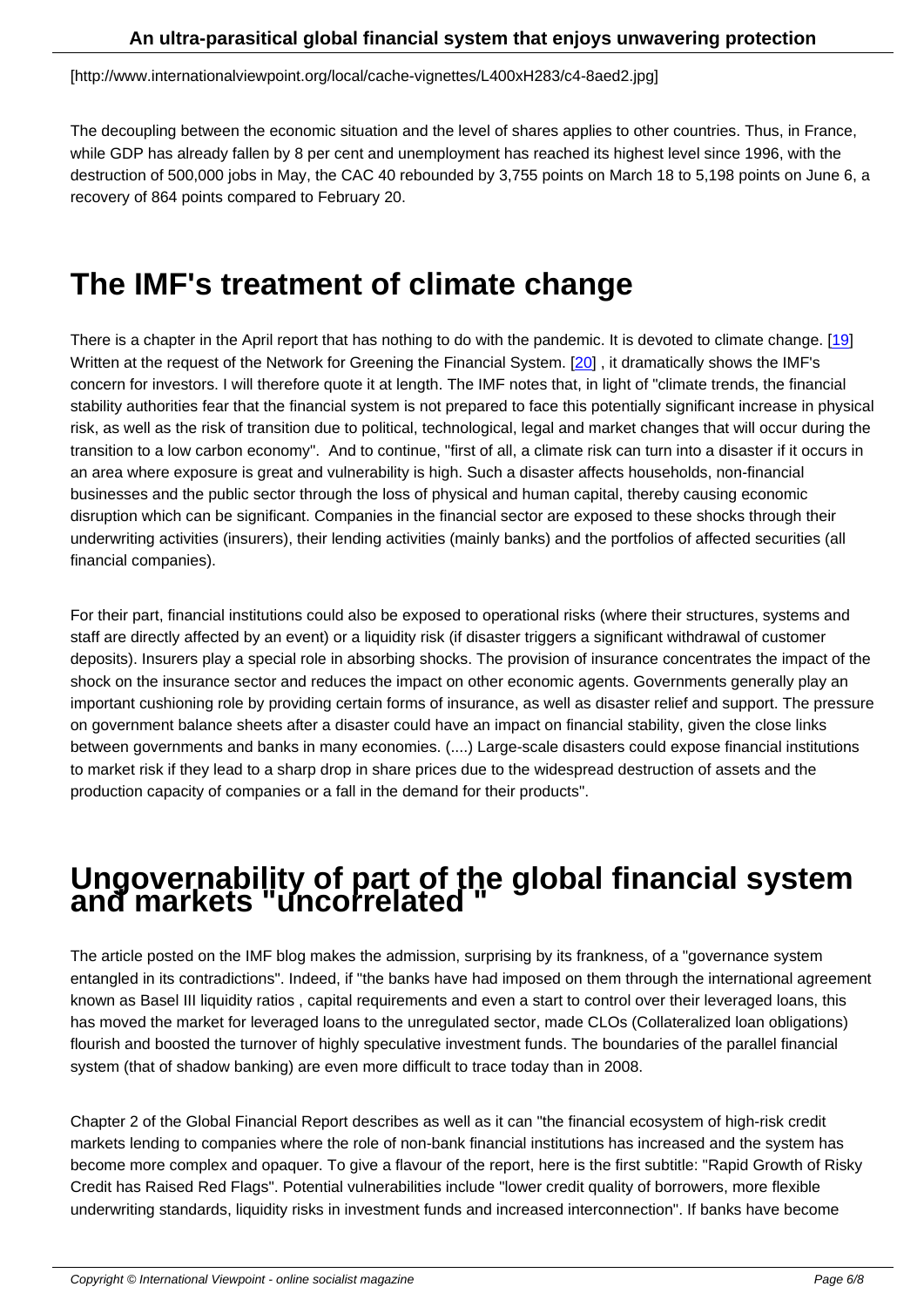safer, we do not know the links that institutional investors maintain with the banking sector and could inflict losses on it in the event of market disruptions. Central banks have "few instruments to deal with credit and liquidity risks in global capital markets", while "risk appetite has even spread to emerging markets. Aggregate portfolio outflows have stabilized and some countries have again experienced modest inflows".

The conclusion belongs to the World Economic Outlook (WEO) published in early July. We can read there that "according to new projections, world GDP should contract by 4.9 per cent in 2020, that is to say by 1.9 percentage points more than what was forecast in the WEOs of April 2020. The Covid-19 pandemic had a greater than expected negative impact on activity in the first half of 2020, and the recovery is expected to be slower than expected. In 2021, global growth is expected to reach 5.4 per cent. Overall, 2021 GDP should therefore be around 6.5 percentage points below the level envisaged by the projections established in January 2020, before the Covid-19 pandemic. The negative impact on low-income households is particularly severe, and could undermine the considerable progress that has been made in reducing extreme poverty in the world since the 1990s". And to drive the point home: "The scale of the recent upturn in the financial markets seems uncorrelated with the evolution of economic perspectives, as indicated in the update of the Report on financial stability in the world (RFSW)". [21]

July 4, 2020

#### PS:

If you like this article or have found it useful, please consider donating towards the work of International Viewpoint. Simply follow this link: Donate then enter an amount of your choice. One-off donations are very welcome. But regular donations by standing order are also vital to our continuing functioning. See the last paragraph of this article for our bank account details and take out a standing order. Thanks

[1] https://www.federalreserve.gov/mo[netarypolic](http://www.internationalviewpoint.org/spip.php?article5368)y/2020-06-mpr-part2.htm.

#### [2]

[ht](#nh1)t[p://alencontre.org/economie/la-theorie-du-capital-de-placement-financie](https://www.federalreserve.gov/monetarypolicy/2020-06-mpr-part2.htm)r-et-les-points-du-systeme-financier-mondial-mondial-ou-se-prepare-la-c rise-a-venir.html.

[3] [https://www.lesechos.fr/finance-marches/marches-financiers/les-banques-empruntent-1300-milliards-a-taux-negatifs-aupres-de-la-bce-1216239](http://alencontre.org/economie/la-theorie-du-capital-de-placement-financier-et-les-points-du-systeme-financier-mondial-mondial-ou-se-prepare-la-crise-a-venir.html)

[4] Capital Vol. III Part V

Division of Profit into Interest and Profit of Enterprise. Interest-Bearing Capital Chapter 32. Money Capital and Real Capital. III.

[5] For a longer presentation, I refer to my article of April 26, 2019. [[ [ht](#nh4)tp://alencontre.org/economie/la-theorie-du-capital-de-placement-financier-et-[les-points-du-systeme-financier-mondial-ou-se-p](https://www.marxists.org/archive/marx/works/1894-c3/ch32.htm)repare-la-crise-a-ve nir.html.

[6] [https://www.visualcapitalist.com/all-of-the-worlds-money-and-markets-in-one-visualization-2020/.](http://alencontre.org/economie/la-theorie-du-capital-de-placement-financier-et-les-points-du-systeme-financier-mondial-ou-se-prepare-la-crise-a-venir.html)

[7] http://www.capital.fr/economie-politique/taux-di nteret-les-dessous-d-une-baisse-a-haut-risque-1142877.

[8] Peter Hördahl, Jhuvesh Sobrun and Philip Turner, Low long-term interest rates as a global phenomenon, BIS Working paper n ° 574, August [20](#nh7)[16.](http://www.capital.fr/economie-politique/taux-di)

[[9](#nh8)] This use of supply and demand is theoretically legitimate. Capital Vol. III Part V Division of Profit into Interest and Profit of Enterprise. Interest-Bearing Capital Chapter 22. Division of Profit. Rate of Interest. Natural Rate of Interest., Marx writes that "We have seen that